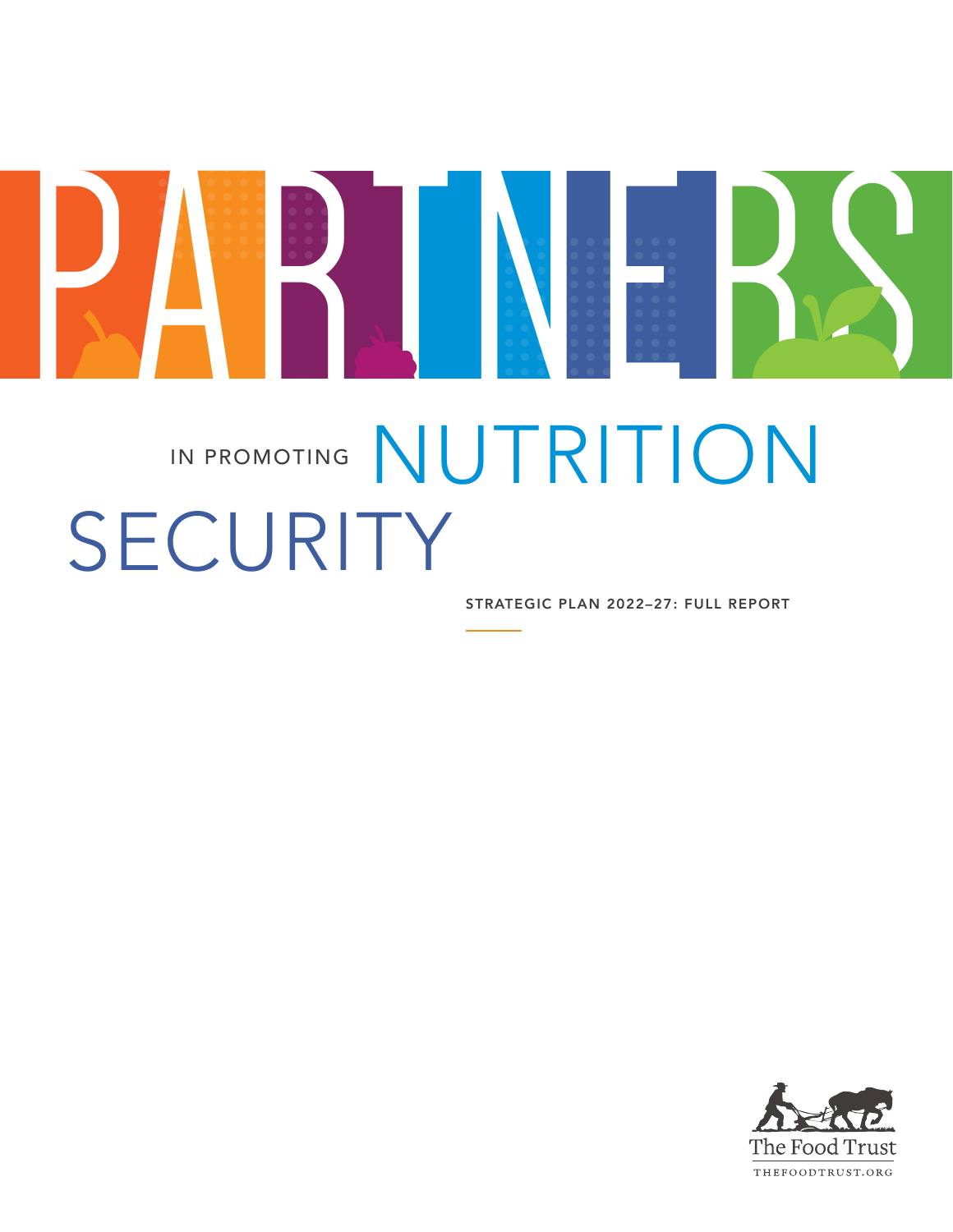### Contents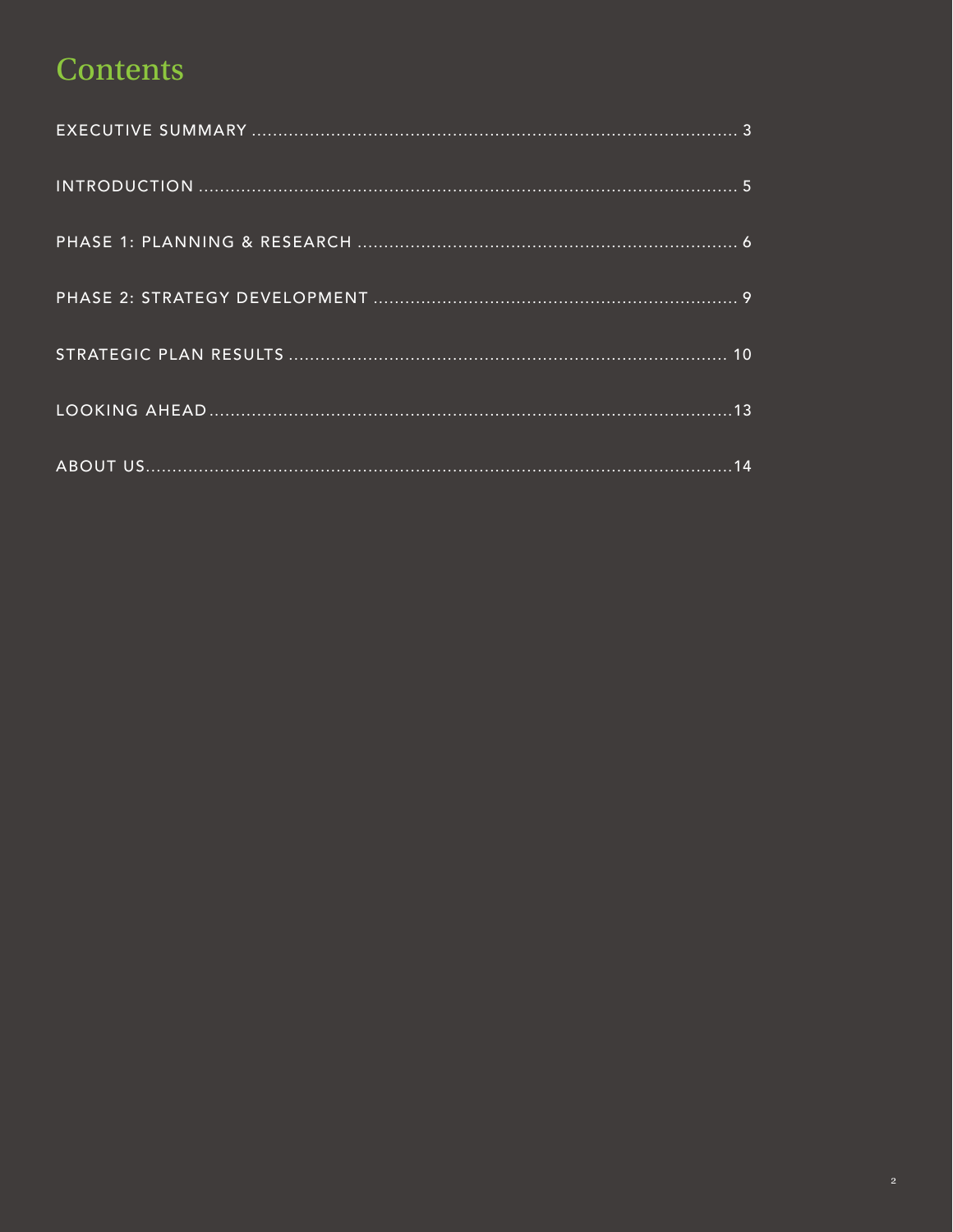For the past 30 years, The Food Trust has worked to ensure that everyone has access to affordable, nutritious food and information to make healthy decisions. With the onboarding of President & CEO Mark Edwards in late 2020, the organization embarked on a deeply participatory strategic planning process that engaged our entire staff and our Board of Directors, as well as myriad external stakeholders.

SUMMARY

The culminating plan, which centers evidence-based programs, community engagement and policy advocacy, will chart The Food Trust's future direction for the next five years, and guide the organization as it carries out its new mission: delicious, nutritious food for all.

The 2022–27 strategic plan, titled "Partners in Promoting Nutrition Security," includes six key priorities that will allow the organization to work collaboratively on the local and national level to effect change, spark innovation and strengthen infrastructures across programs and departments. By focusing on programs, partnerships and policy, The Food Trust can work toward its shared vision for a more equitable society, where nutritious food is abundant, people of all backgrounds are nourished and prosperous, and communities are thriving.

........... ........... ........... ...........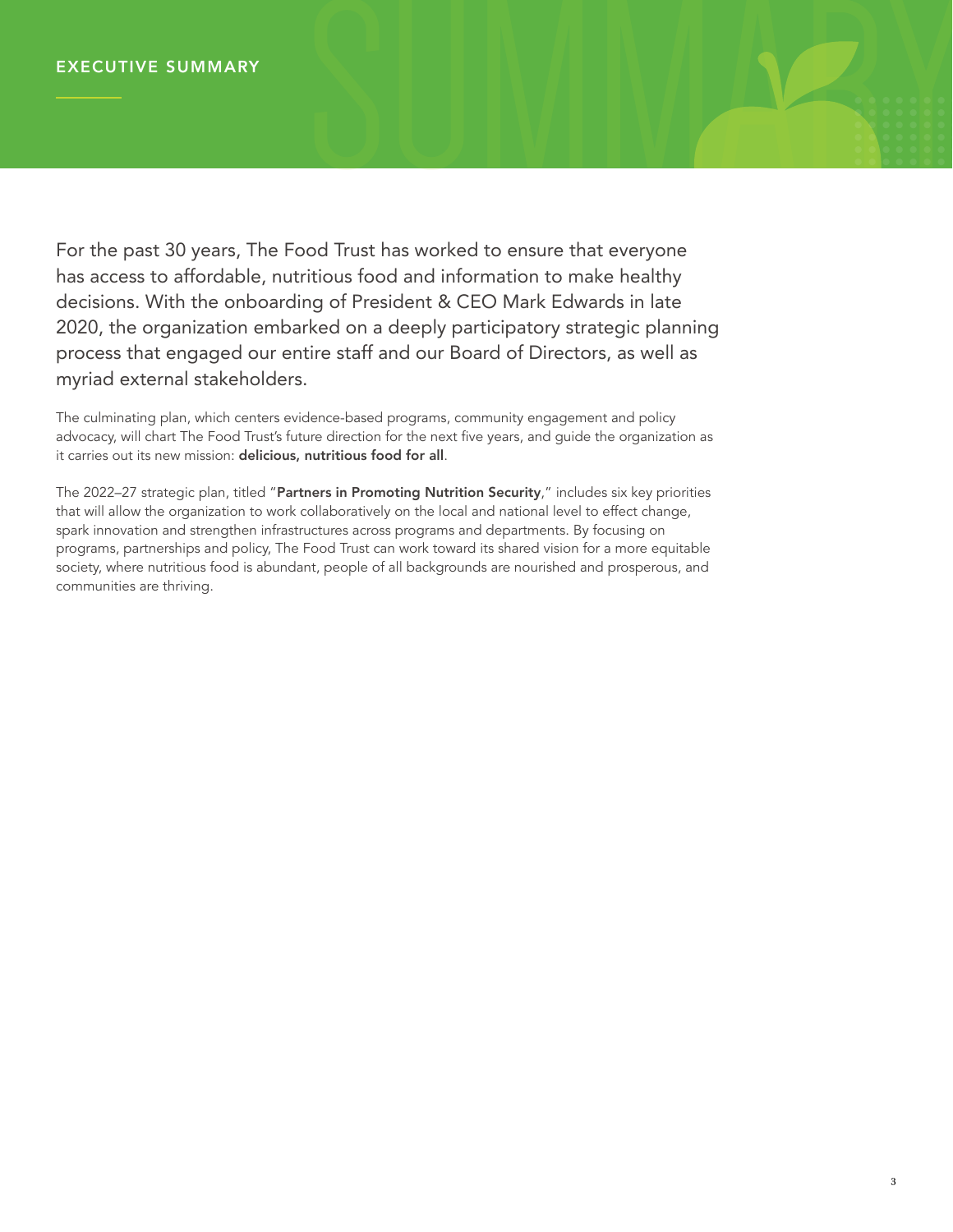#### The Food Trust's Strategic Plan, 2022–2027: Partners in Promoting Nutrition Security



For a detailed look at The Food Trust's 2022-27 Strategic Plan, [turn to page 11](#page-10-0).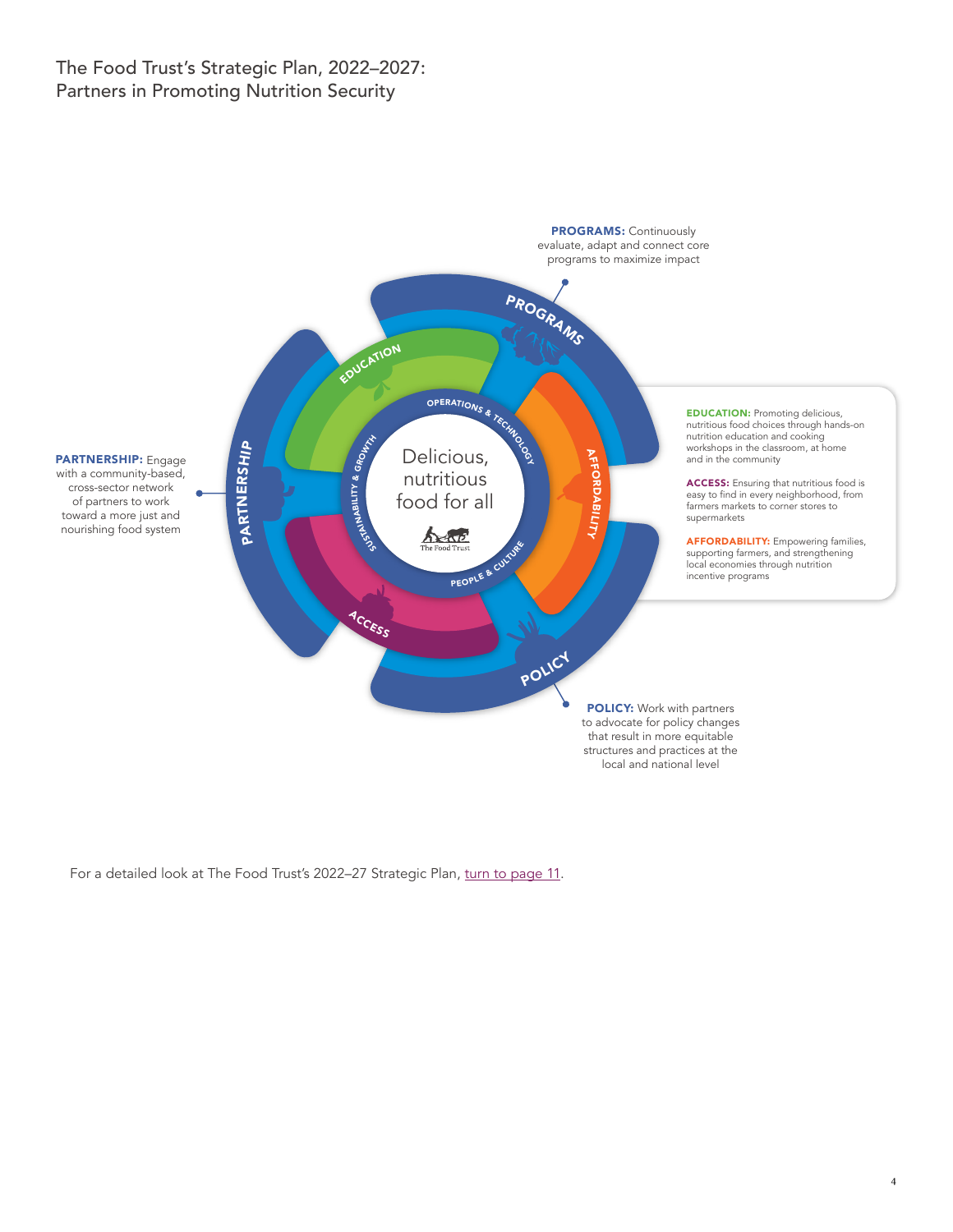Through a robust proposal review period, The Food Trust selected the Chicago-based firm Sort Sol Group (SSG) to facilitate a strategic planning process centered around Board and staff participation. With SSG's guidance, the organization worked to capture a deep understanding of how internal and external stakeholders perceive The Food Trust's strengths and challenges; methods included background interviews, staff and Board focus groups, partner surveys and focus groups, an organizational capacity assessment, a series of virtual strategy workshops for all staff and Board, and a feedback period where draft plans were reviewed internally and externally.

Through this process, The Food Trust achieved its goal of developing a set of strategic priorities to guide the organization over the next five years, as well as new language to define its mission, shared values, principles and shared vision. In addition, SSG worked with internal and external stakeholders to identify a set of established strengths that distinguish the organization in the field, as well as developing a strategy screen decision-making tool that will allow the organization to evaluate new opportunities based on their alignment with its values.

The following report details The Food Trust's strategy development process and the organizational, programmatic and operational strategies that have been prioritized to further its work.

........... ........... ...........

INTRODUCTION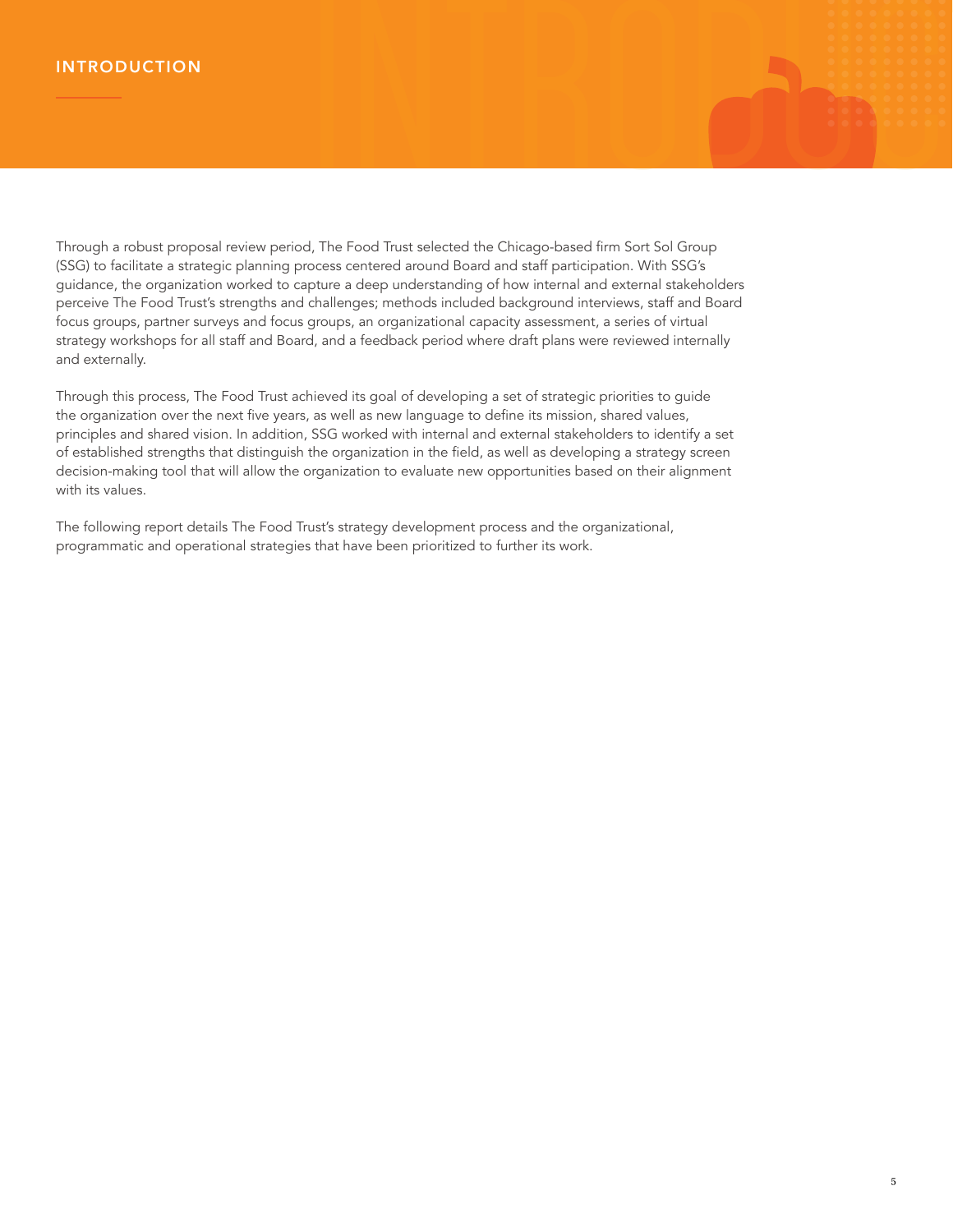#### Design Team Establishment

Solving complex challenges requires a team with a diverse set of skills and perspectives that reflect the full scope of the systems involved. To help shape and monitor the planning process, a Design Team was formed to partner with SSG to ensure that effective stakeholder engagement was integrated throughout the process. This core working group included members of The Food Trust's Board of Directors as well as a diverse contingent of staff, representing myriad employment levels and departments.

#### Organizational Assessment

To obtain perspective on The Food Trust's strengths, reputation and niche in the sector, SSG conducted eight individual and confidential interviews with key members of the organization, including Board officers, executive leadership, program and administrative leaders, and The Food Trust's founder. It also facilitated 13 virtual focus groups for Board members, consumers and staff, and deployed a partner survey to 117 organizations.

In addition to this qualitative feedback, SSG deployed an Organizational Mapping Tool (OMT) to the organization's full staff and Board of Directors, garnering 63 individual responses. The OMT assessed 14 areas of organizational development, and respondents were asked to rank The Food Trust's strengths from "minimal" (1) to "strong" (7). To summarize the data, SSG calculated an overall score and scale score for each of these areas based on respondent ratings. These ratings, which provided a snapshot of the organization based on the intentions, attitudes and experiences of the respondents, were intended to spark a discussion about the potential priorities of the organization, guide the development of the strategic plan and identify areas where The Food Trust's resources could be directed in support of capacity building.

Qualitative and quantitative analysis revealed five overarching themes, interconnected through eight key findings:

#### 1. PEOPLE, PASSION, PIONEERING SPIRIT

A. The Food Trust has strong assets in its people who are passionate about their work. It has a strong reputation for its knowledge and expertise bolstered by its role as an early pioneer in the healthy food access field.

#### 2. CULTURE AND BUSINESS MODEL

- B. Events and challenges of years past reflect deeper internal cultural issues at the organization.
- C. The Food Trust is recognized internally and externally as a programming pioneer, which, as it refines its strategic and financial models, will open space for future innovation and experimentation.
- D. Greater attention to scale and sustainability will lead to larger transformation.
- E. The Food Trust must refine its identity in the field as it straddles the line between programs and systems work.

#### 3. CHANGING NATURE OF THE FIELD

F. The Food Trust's role, priorities and intended impact should reflect the changing landscape of the field of healthy food access.

#### 4. DIVERSITY, EQUITY, AND INCLUSION

G. There is a yearning for interconnections, transparency and to be heard, all of which are part of a pressing need for more equitable practices internally and to the communities The Food Trust serves. ..........<br>......... ........... ...........

RESERVED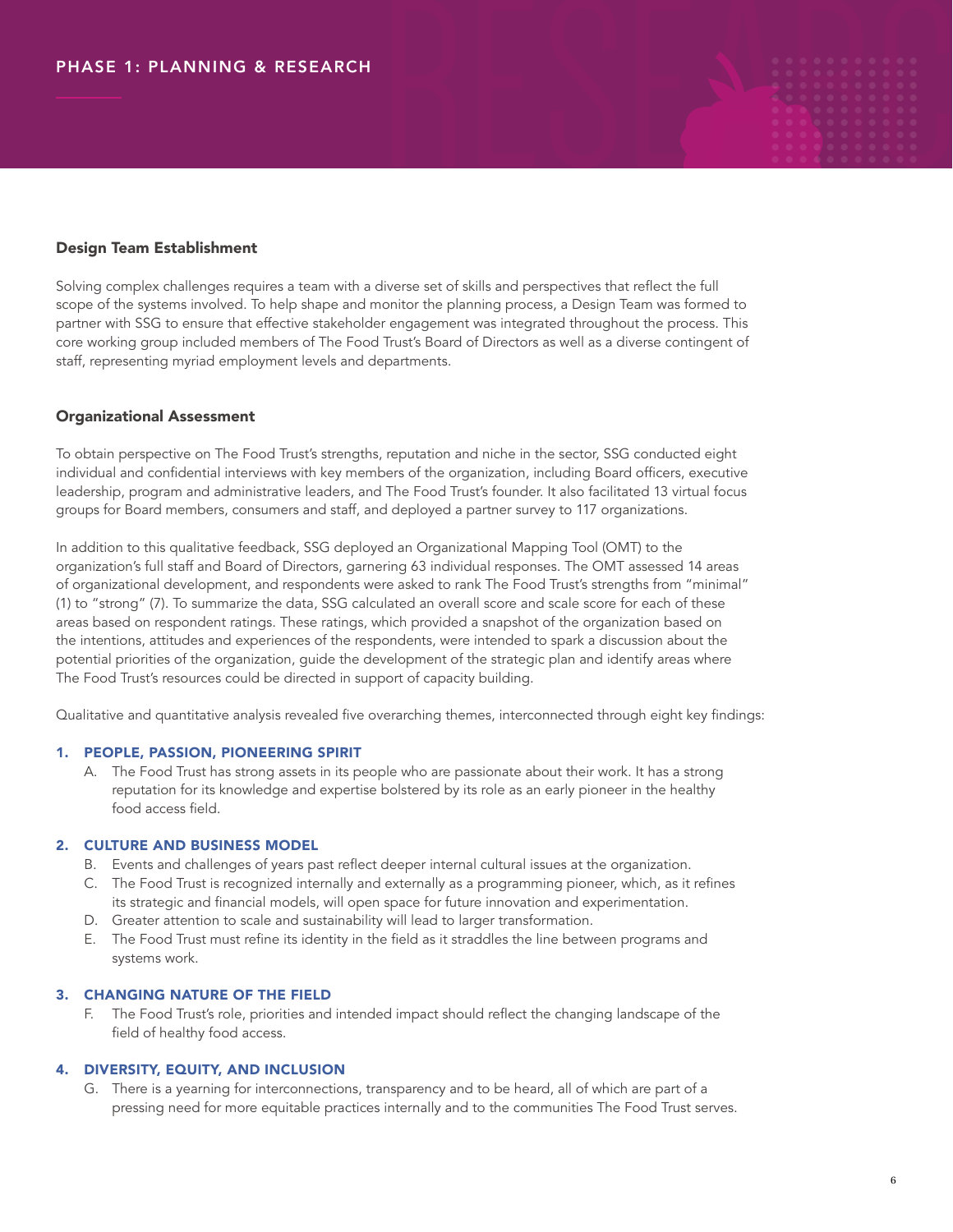#### 5. LEADERSHIP AND GOVERNANCE

H. The Food Trust's leadership and Board of Directors have potential to increase The Food Trust's organizational impact.

Undertaking this evaluative work speaks to The Food Trust's willingness to ask difficult questions, engage in self-reflection and build a strategic plan that represents internal and external feedback. It reflects the organization's pledge to develop the resources, initiatives, services and activities required to fulfill its mission.

#### Bellwether Interviews

The Bellwether Interview Methodology was developed to help organizations pinpoint where a particular issue sits on policy agendas; understand how policymakers and thought leaders think and talk about the issue; and forecast how likely policymakers may be to act on the issue or related policies. In the context of strategic planning for The Food Trust, eight 30-minute bellwether interviews were conducted with individuals from various sectors to review:

- Salient issues in healthy food access and nutrition education
- Current and future social, economic and political context that the strategy will be operating within
- Potential advocates
- Competing issues

Key themes in alignment with The Food Trust's work include:

- A. While there is some variation in order, the areas of health, technology, transportation, education and economic development all top the policy agenda. Sustainable food systems in low-income communities are seen as intersecting with all these areas. Other areas mentioned were climate and environment, including water systems.
- B. It is crucial to sustain COVID-era flexibilities, waivers and benefit increases to further reinforce safety nets; it is also important to expand eligibility by lifting some of the onerous requirements that limit participation.
- C. The way food access has been defined in the past is too limiting and does not cover the interconnectedness of vast sets of systems and practices that will need to come together, such as food production, distribution and consumption.
- D. Models that address food access as an emergency response rather than addressing root issues of inequity and how we define hunger in this nation will not deliver the types of comprehensive systems change that is necessary long-term.
- E. While there are currently the funding mechanisms and political will to grow food access, most states do not have the infrastructure to successfully implement and sustain these changes.
- F. Health care can be a powerful ally, but partnership with this sector needs more attention.
- G. The Food Trust could lead discussions around narrative shaping, infrastructure and building local capacity with models for understanding underserved communities.

"We need folks at ground zero who can pull together the concentric circles and be a legitimate and credible. TFT could be that—build on excitement, shared stories and then let policy design happen."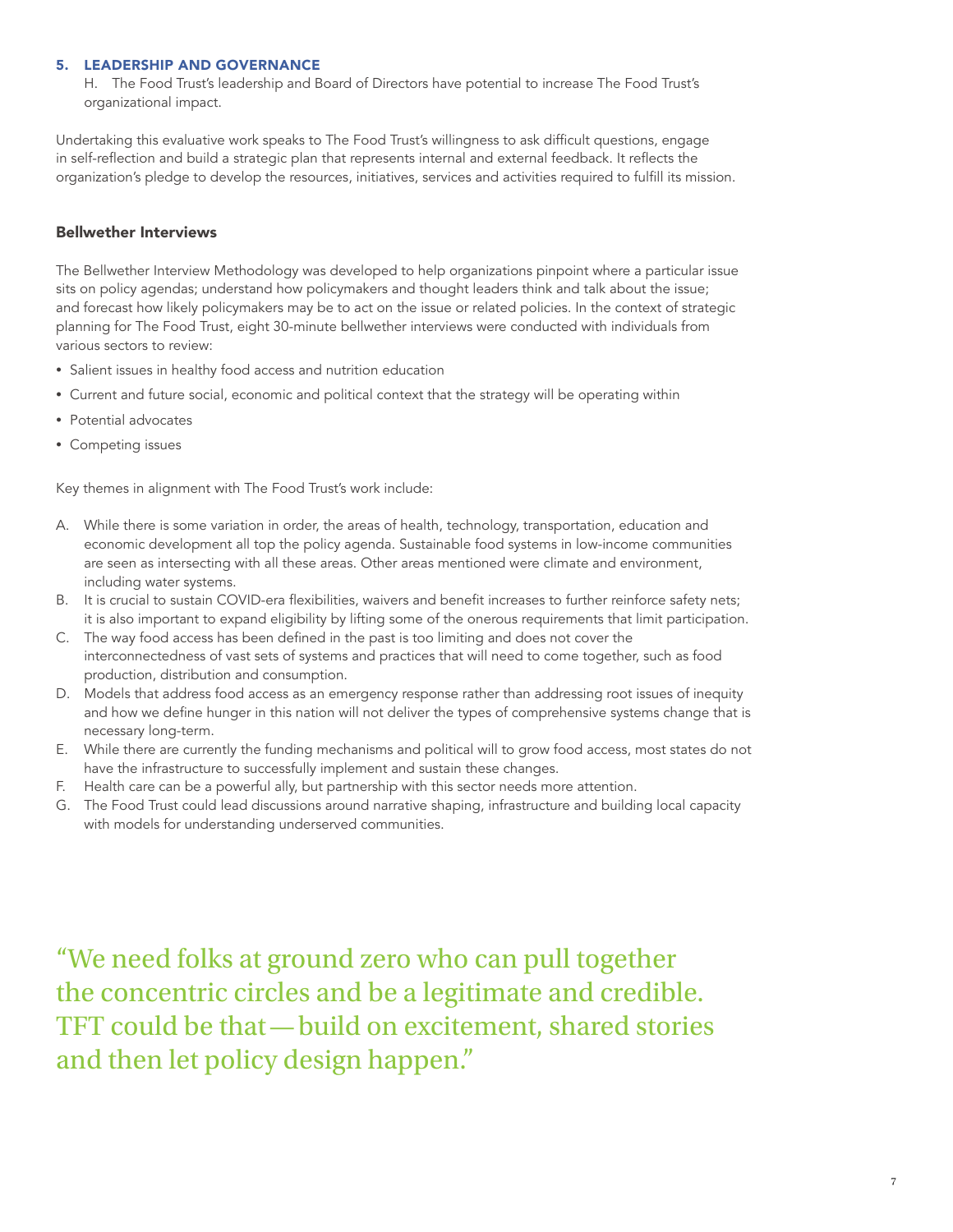#### Partnership Survey

A Partnership Survey was designed to solicit qualitative feedback and input from the vast network of The Food Trust's community partners (e.g., schools, communities of faith, CDFIs, funders, etc.). Nineteen partners responded to the online survey, the majority of whom have been partners of The Food Trust for five or more years.

The survey asked partners a small set of questions on the broader field of food access; their perceptions of and experiences with The Food Trust; and their insights into what might be helpful for the organization to consider as it moves forward in the strategic planning process. Broad responses indicated a growing recognition of the complexity of food access as a systems issue and the perceived absence of a collective response and shared vision across systems that touch food access. Partners recognized The Food Trust for the breadth of its work and see opportunities for the organization to bridge and convene multiple sectors that touch food systems.

Participants were also asked to describe The Food Trust in two words. The following word cloud represents their responses:



#### Benchmarking

Finally, with the support of Evaluation+, SSG conducted an external benchmarking exercise to analyze organizations that align with The Food Trust's mission and impact goals.

The benchmarking process used three sources of data and the following criteria to gather information: (1) the information must be consistently calculated or defined in the same way across organizations, and (2) it is publicly available at no cost. Organizations included in SSG's benchmarking exercise included Fair Food Network, Greater Philadelphia Coalition Against Hunger, Pennsylvania Horticultural Society, Philabundance, PHMC Integrated, Reinvestment Fund, The Wallace Center (Winrock International Institute for Agricultural Development) and Wholesome Wave.

This exercise revealed that while many organizations focus on similar populations or service areas, and some programs overlap among organizations, what distinguishes The Food Trust in the field is its breadth and depth of programming offerings: The Food Trust's holistic approach to healthy food access incorporates several key programming elements of any individual organization it was being compared to. This shows both the diversity of programming and impact potential in the field, as well as the need for collaboration and synergy among like-minded organizations.

While the benchmarking exercise served as a point of discussion for The Food Trust, it is important to note it was limited in scope as most of the benchmarks used were from data provided pre-pandemic. (Trend data over time is most useful but was not easily accessible.)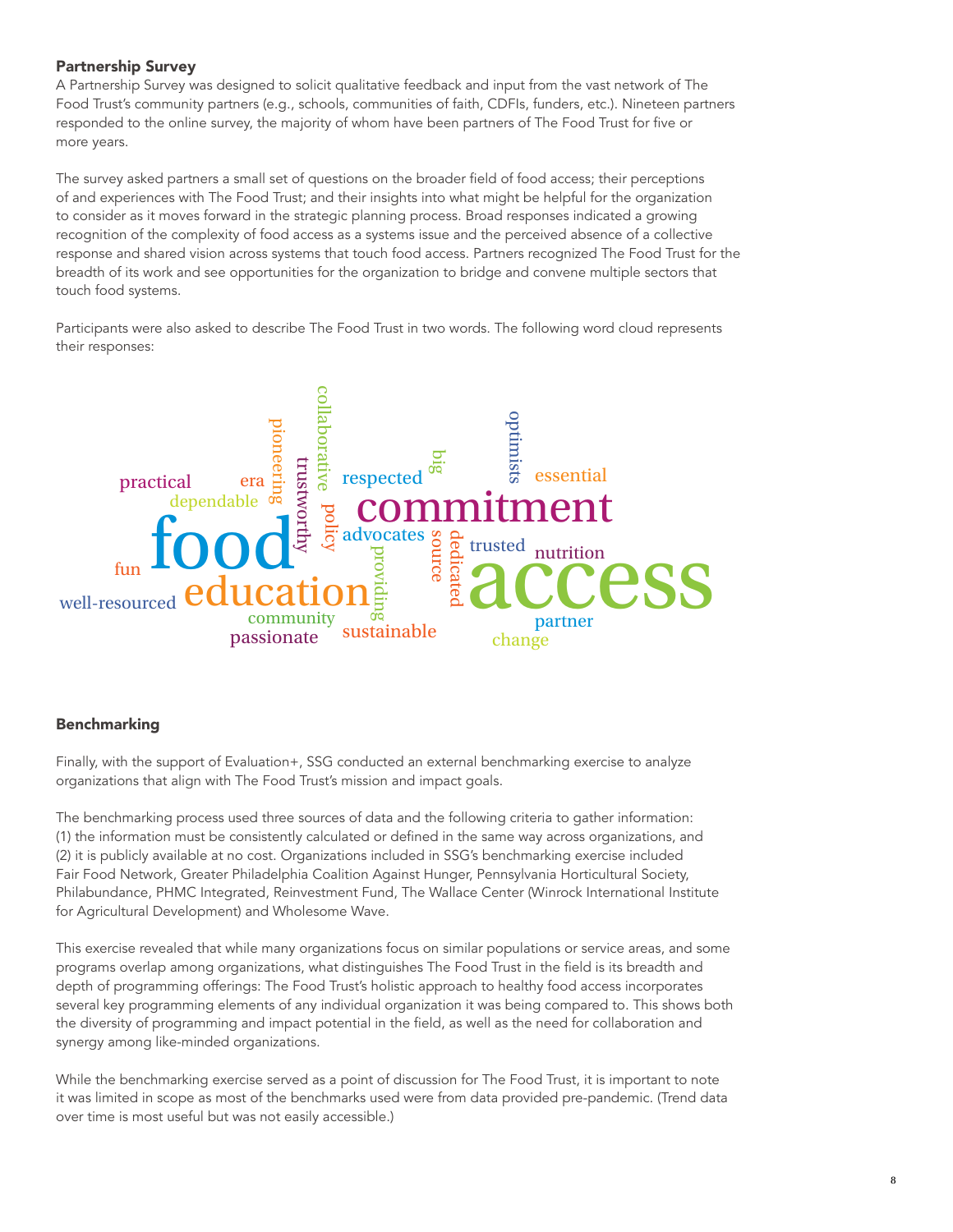#### Strategy Development Workshops

A series of virtual strategy workshops were conducted with The Food Trust's full staff and Board of Directors. Using the Institute of Cultural Affairs' group facilitation method, these sessions aimed to recognize and honor the contributions of all participants; pool individual contributions into larger, more informative and inclusive patterns; and use diversity as an asset while minimizing polarization and conflict.

..........<br>..........

The sessions focused on the following objectives:

- Develop and/or refine organizational commitment statements including mission, shared values, principles and vision statements
- Distinguish competitive advantages, or established strengths
- Build a strategy screen
- Identify a practical vision
- Address contradictions
- Chart strategic directions

The series generated the following ideas for strategic directions to explore:

- Pursuing authentic community engagement
- Identifying core program areas and increasing collaboration
- Strengthening overall HR function
- Developing strong DEI practices
- Pursuing innovative resource development and financial stability
- Developing sustainable business model
- Increasing staffing and support for organization's infrastructure
- Strengthening evaluation and evidence-based decision-making
- Increasing focus on policy/advocacy work
- Developing strengths-based, sustainable approach to innovation and growth
- Improving internal and external communication

#### **Testing**

The Design Team worked with SSG to refine the ideas generated during the strategy development workshops. As a result, a short summary of strategic targets was produced, to be tested with external stakeholders. The Design Team identified thought leaders with expertise in an area of strategic importance to The Food Trust. These leaders are aware of trends that may impact The Food Trust, have a reputation for the success of their own organizations, and/or are known for effective programs serving a similar constituency.

SSG conducted nine confidential interviews with these external stakeholders to test the drafted organizational commitment statements, established strengths and priority areas. SSG also administered a survey for Board and staff feedback. A summary memorandum was provided highlighting key themes that emerged from the interviews and topics for discussion in the action planning/implementation phase of the strategy development process. This feedback was used extensively during the final stages of plan revisions.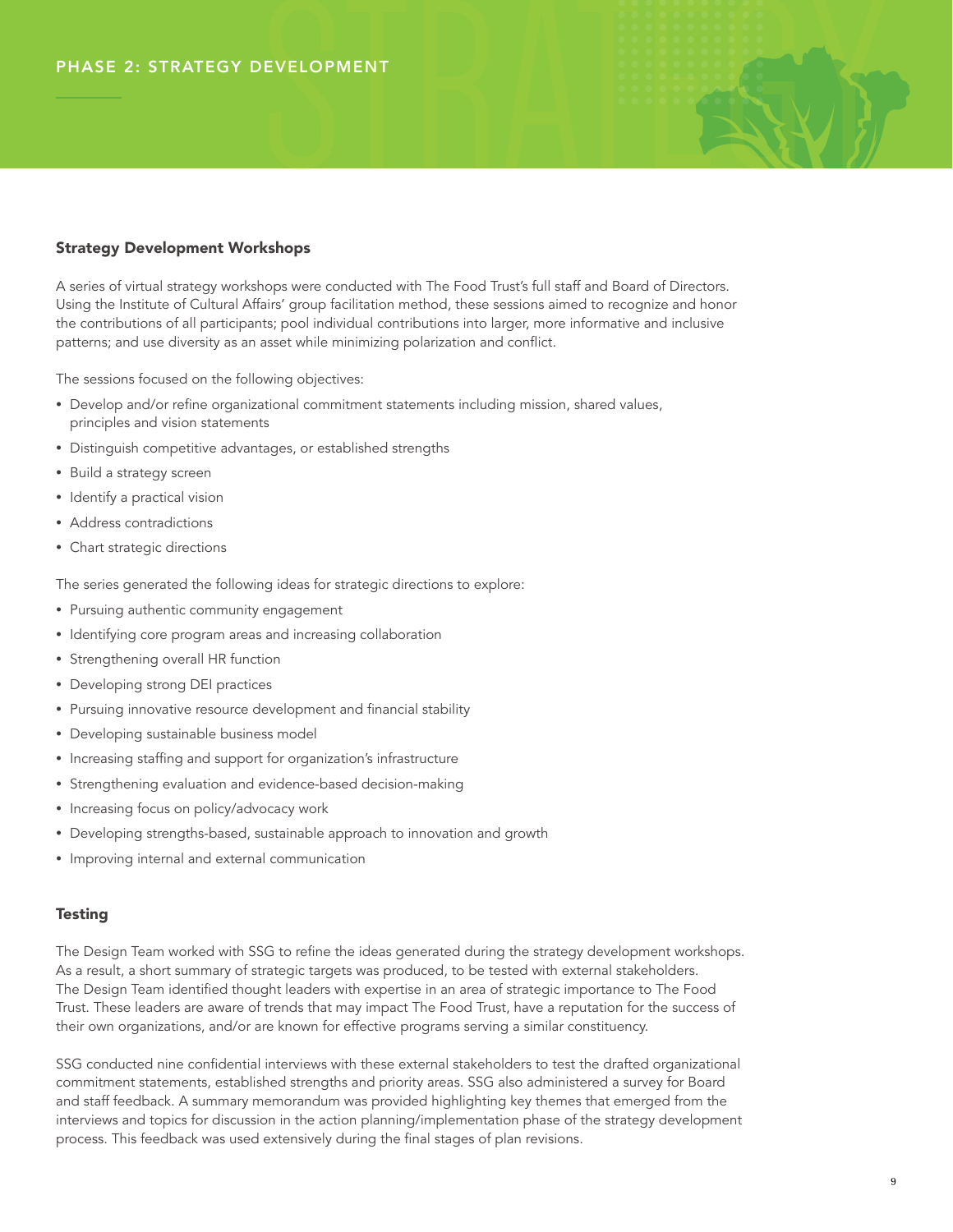## RESULTS ........... ........... ........... ...........

#### Organizational Commitment Statements

Strategy must always begin with an understanding of the organization's core identity. The Food Trust Strategy must always begin with an understanding of the organization's core identity. The Food Trust<br>developed new language to define its mission, shared values, principles and shared vision, all of which<br>align with the fu align with the future direction of the organization: ...........

#### Delicious, Nutritious Food for All ...........

Founded in 1992, The Food Trust works with neighborhoods, institutions, retailers, farmers and policymakers across the country to ensure delicious, nutritious food for all. Backed by three decades of research and evaluation, our holistic, community-centered approach to nutrition security weaves together three core programming elements—access, affordability and education—as well as a focus on advocating for public policy solutions.

#### Shared Values

**Passion & Purpose:** We are driven by our belief that nutritious food is a human right, and that eating well is an essential part of good health and happiness.

**Collaboration & Innovation:** We are committed to amplifying communities' collective resources, and co-creating and advocating for adaptable, sustainable, creative solutions to big problems.

 $\overline{\text{Diversity 8}}$  Inclusion: We strive to create spaces where people of all races, genders, ages, religions, identities and experiences are welcome, and all perspectives are valued.

 $\operatorname{Responsibility}$  &  $\operatorname{Learning:}$  We listen and learn as we go, and we are accountable to the communities we serve.

#### Our Principles

- Communities have the power to create a more just and nourishing food system.
- We should all be able to find, afford and learn about the foods that support our health and bring us joy.
- Together, we can disrupt the systems that were built to separate us.

#### Shared Vision

Everything we do is guided by our vision for a more equitable society, where nutritious food is abundant, people of all backgrounds are nourished and prosperous, and communities are thriving.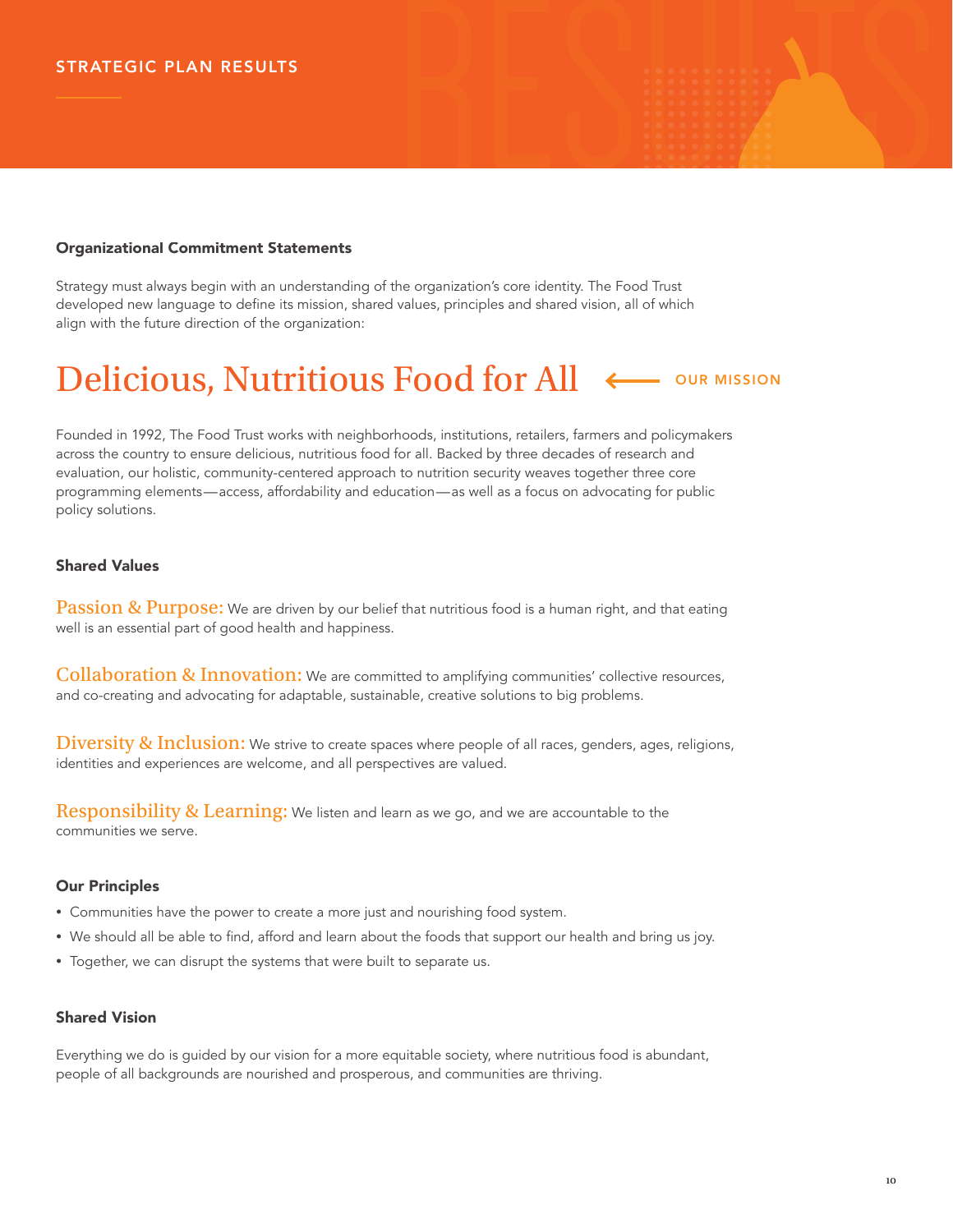#### <span id="page-10-0"></span>Established Strengths

A key component of strategy development is the identification of an organization's unique strengths, or its "competitive advantage." The term "competitive" highlights the reality that any organization must compete for resources in order to advance its mission; however, this does not override the need for, and value of, collaboration with other organizations.

Through a combination of internal and external data collection, The Food Trust examined its strengths relative to other organizations and tested them through external review. Four key themes were identified that The Food Trust can leverage to make a greater impact:

**Strong reputation:** Known as a trusted thought leader, The Food Trust has 30 years of experience developing, testing, and sharing best practices in every area of its work.

Strong partner who convenes and collaborates well: The Food Trust understands the power of collective impact and establishes cross-sector partnerships to work toward shared goals.

 $\rm National\,\,pres$   $\rm{D} \rm{c}$   $\rm{local\,\, feel:}$  The Food Trust works collaboratively with local partners to improve environments and create systems change while advocating for sustainable policies nationally.

**Holistic approach:** Utilizing a comprehensive approach, The Food Trust works toward nutrition security from multiple angles and through a variety of programs.

#### Strategy Screen

Through the strategic planning process, The Food Trust also worked with SSG to create a Strategy Screen, a decision-making tool that will allow the organization to evaluate new opportunities based on their alignment with its mission, vision, values and strengths. The screen asks questions about intent and impact, community engagement and support, resources and capacity, and role in the greater healthy food access ecosystem.

#### 2022–27 Strategic Plan

The Food Trust's culminating 2022–27 strategic plan, titled "Partners in Promoting Nutrition Security," includes an overarching objective and six key priorities that will allow the organization to work collaboratively on the local and national level to effect change, spark innovation, and strengthen infrastructures across programs and departments.

#### Overarching Objective

By 2027, The Food Trust will have mobilized a diverse set of partners to bring about measurable, sustainable, positive change that promotes nutrition security and thriving communities.

#### Strategic Priorities

PROGRAMS: Continuously evaluate, adapt, and connect core programs to maximize impact.

- Ensure strong, evidence-based programs through comprehensive evaluation
- Strengthen connections across core programs that lead to greater innovation and impact
- Encourage the expansion and replication of core programs

#### PARTNERSHIP: Engage with a community-based, cross-sector network of partners to work toward a more just and nourishing food system.

- Prepare the organization to engage more deeply in community-based collaborative work
- Grow our diverse network of partners across systems to collectively address nutrition security
- Engage with partners to identify community assets, address gaps and work toward sustainable change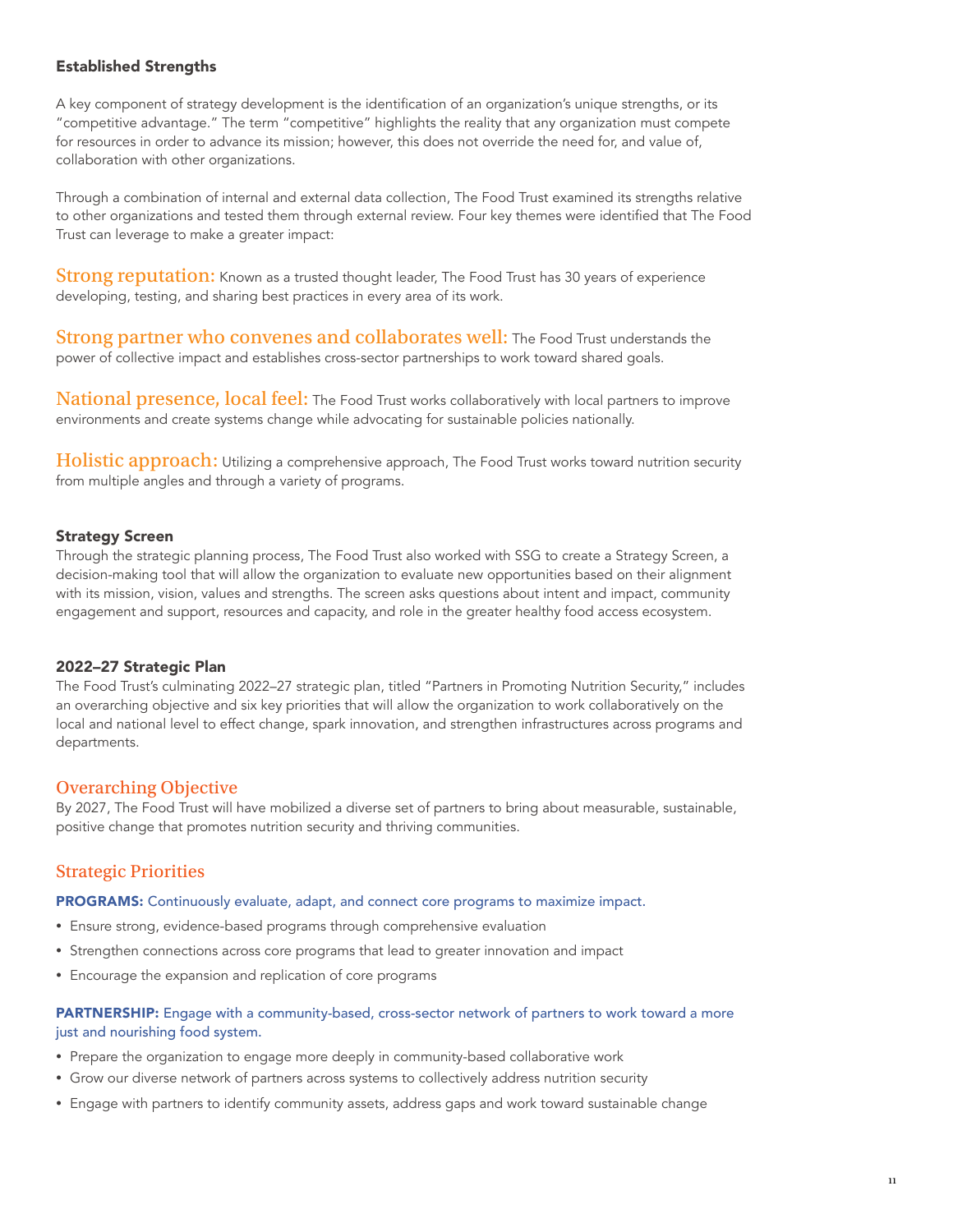#### POLICY: Work with partners to advocate for policy changes that result in more equitable structures and practices at the local and national level.

- Identify priority areas and create a comprehensive interdepartmental policy strategy
- Convene community residents and leaders to build a roadmap for action
- Work collaboratively to influence policies that support equitable practices

#### Supporting Priorities

#### PEOPLE & CULTURE: Build an inclusive organization that fosters a positive culture.

- Strengthen processes to ensure equitable practices across the full human resource cycle
- Develop and integrate DEI practices, methods and tools that support an inclusive culture
- Guide and support individuals and teams during organizational change

#### SUSTAINABILITY & GROWTH: Develop a robust business model that ensures long-term financial sustainability and strengthens our impact.

- Assess current business model and identify opportunities for change, innovation and new revenue generation
- Enhance brand visibility and organizational awareness
- Develop comprehensive fundraising strategy to attract unrestricted resources and inspire expanded investment in our work

#### OPERATIONS & TECHNOLOGY: Strengthen core operational systems and infrastructures to maximize efficiency and effectiveness and support organizational growth.

- Identify and assess core operational systems, including finance, technology, human resources and office administration
- Organize, update and streamline internal operational systems and processes
- Utilize streamlined systems and leverage data for decision-making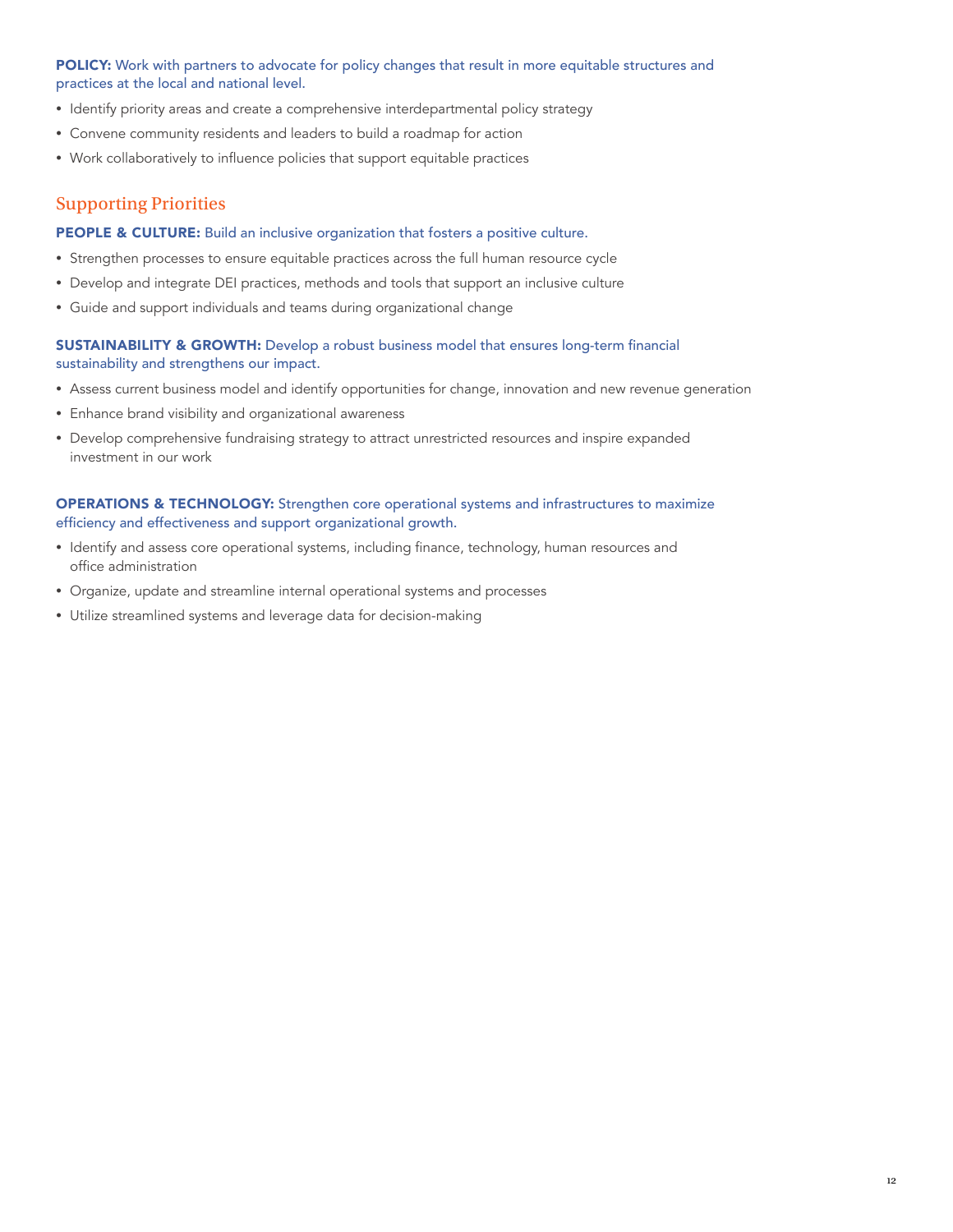# LOOKING AHEAD AHEAD

Strategy is built upon an organization's business model, market awareness and competitive advantage. While strategic plans are intended to endure for a predetermined length of time and cover specific focus areas, goals and objectives, it is important to continuously monitor the environment under which a strategic plan was built in order to ensure it continues to be effective and mission-aligned.

The Food Trust intends to utilize this plan as a living document, reviewing it regularly to revisit trends, policies and cultural shifts in the external environment that may affect—or call for alterations to—the organization's strategy going forward. It will also continue to focus on developing the actions, processes and systems that support the organization's staff and Board as they work to fulfill its mission.

By envisioning strategy development as a more fluid, continuous cycle, The Food Trust can identify and act on challenges and opportunities as they arise, and remain agile in an ever-shifting environment.